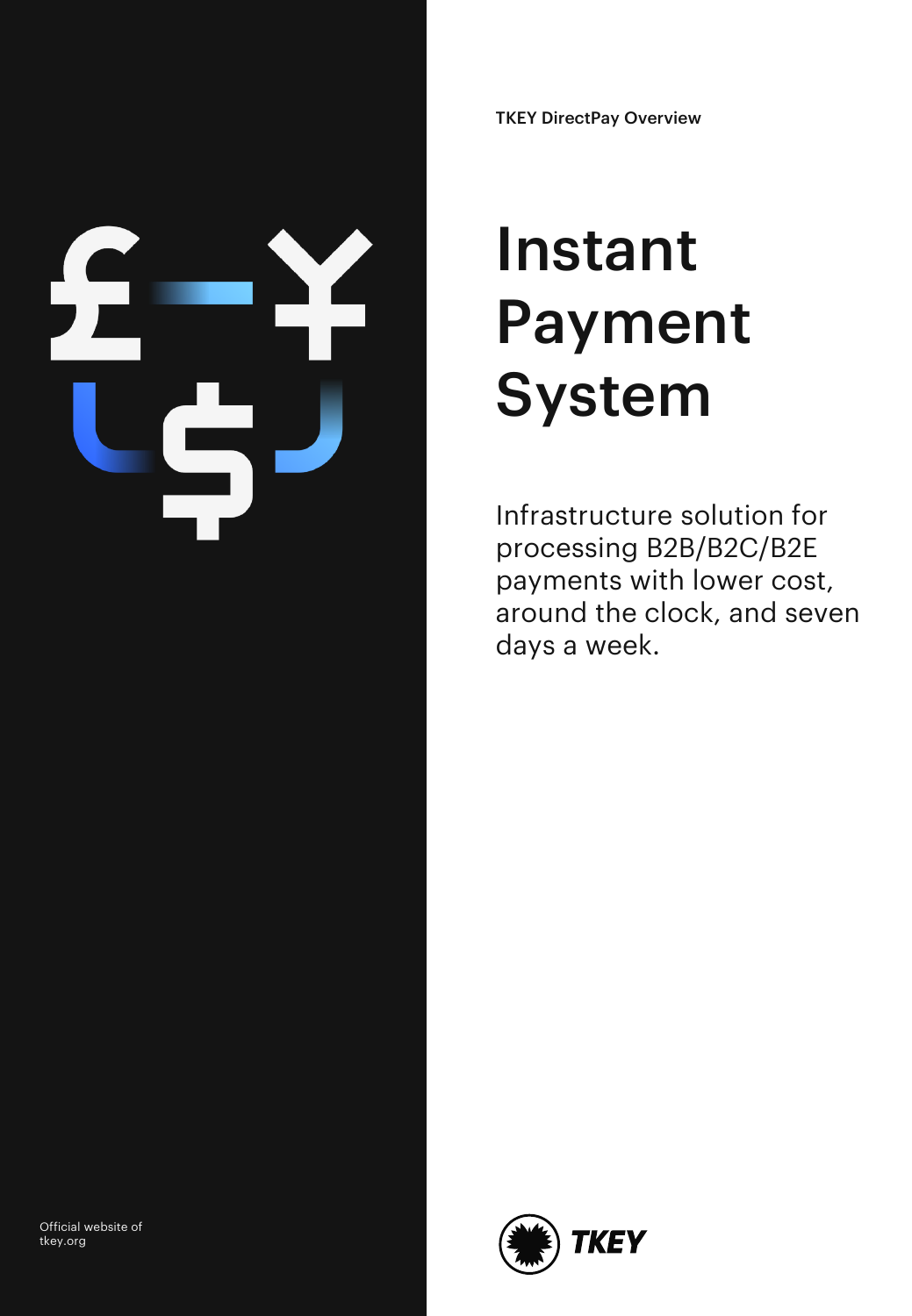## The Landscape of Payment Systems is Changing

In an era of rapid digital development, settlement systems do not meet demand. Financial institutions depend on many intermediaries in many countries, each of which has its own rules, regulations, and practices; this creates barriers to fast payment processing and increases costs. In a world where consumers and businesses expect payments to be made immediately, banks and financial institutions need to rethink their existing payment strategy and infrastructure, prepare in time and innovate to stay relevant in this new world.

#### TKEY DirectPay Solution

DirectPay is an infrastructure technology that allows banks and financial institutions to make payments of any size around the world and at a fixed rate per transaction, in real-time, with complete visibility and confirmation of the delivery of funds, around the clock and seven days a week.

The solution was developed, taking into account the regulatory requirements for financial institutions regarding risks, confidentiality, information security, and more.

Ready-to-configure software easily integrates with any platform and does not require additional infrastructure. Banks and financial institutions can use DirectPay within an existing architecture through API interfaces without disclosing the TKEY brand to customers.

The cost of processing one payment is negotiating in advance, depending on the volume of transactions.

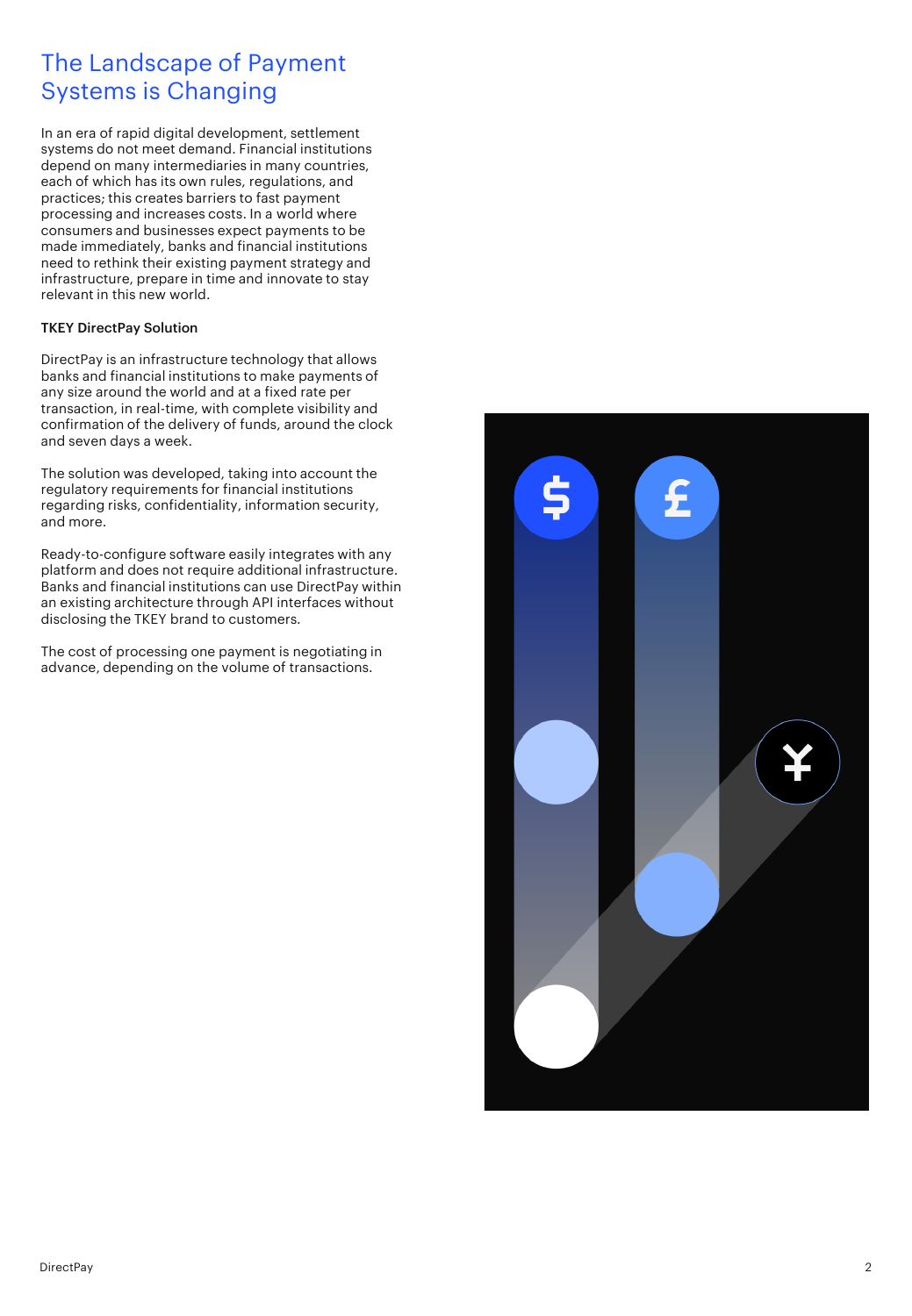

## TKEY DirectPay Payments

A comprehensive solution for the efficient operation of financial institutions in a fragmented environment of messaging systems and standards, which provides instant confirmation, real-time operation, and low cost for both retail and wholesale payments.

#### **Efficiency**

Simultaneous clearing and real-time settlement with bidirectional messaging.

#### Predictability

End-to-end transparency of payments, status, customer information, delivery times, commissions, and transaction cost.

#### **Certainty**

Transactions are executing entirely or rejected altogether, with a return to the original position.

#### Speed

Payments are processing instantly on an ongoing basis (24/7).

#### Management

Continuous monitoring of payment data for analytics and fraud prevention.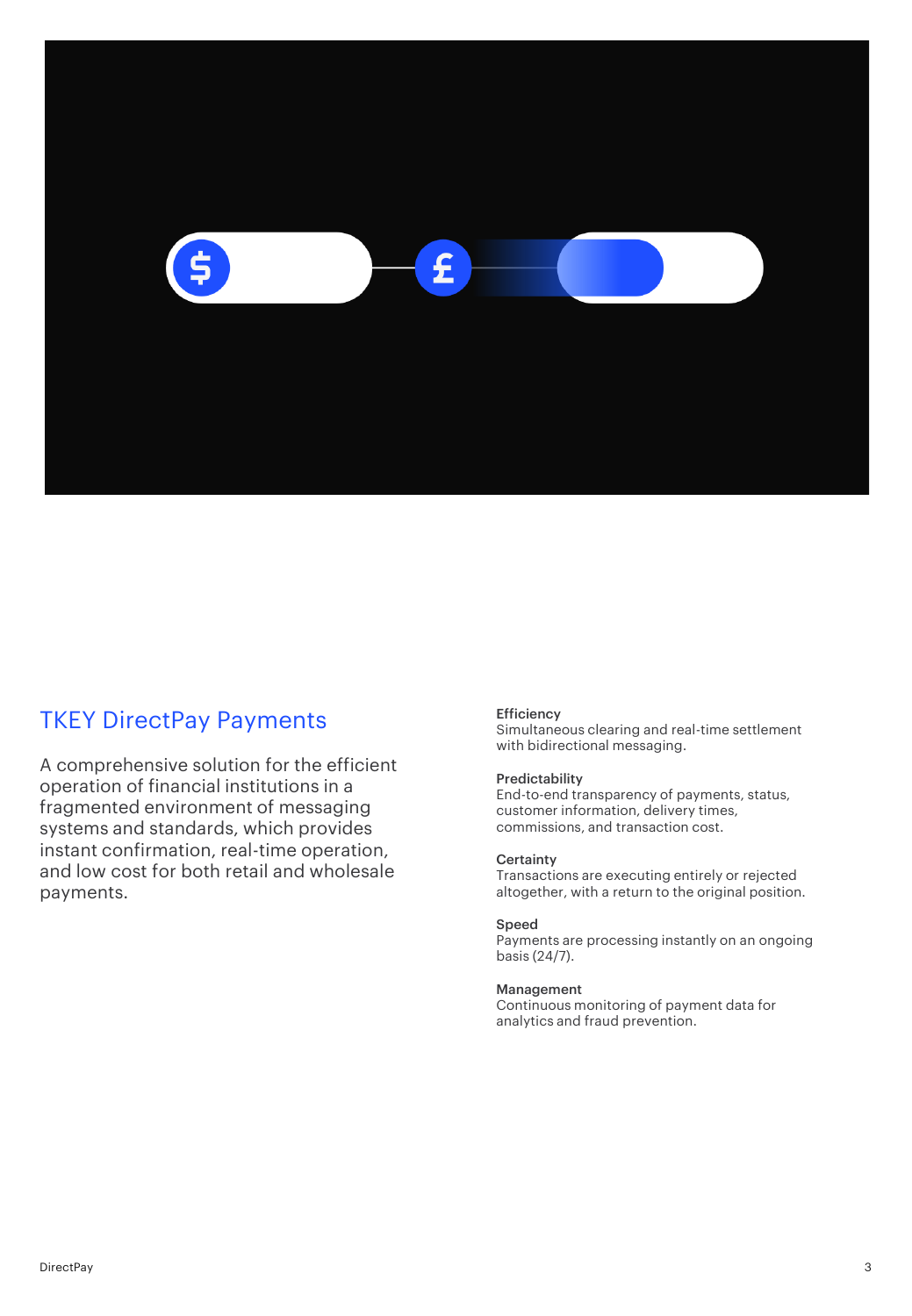#### Data

Direct bidirectional messaging between banks allows you to securely transfer additional data about the payment, sender, and recipient.

#### **Compliance**

A customized protocol for the secure collection, management, and transmission of confidential data in the encrypted form helps banks comply with AML/KYC/CFT/OFAC regulatory requirements.

#### Implementation

Integration of a stress-free infrastructure solution for a financial institution through a flexible system and API points, which reduces time to market when implementing DirectPay.

#### Costs

Low clearing costs and minimal pre-financing requirements.

### Messaging System

DirectPay provides a messaging system and a stable payment channel with two-way consistency and instant finality of payments based on an API that organizes bidirectional communication between banks and financial institutions.

#### Unhindered exchange of information

KYC details, risks, fees, exchange rates, payment details, and expected delivery time are structuring and displayed to banks to ensure unprecedented visibility of the transaction; if the information is incorrect or missing, the parties will know about it before the transaction begins, and after the sender instructs the transaction and the final settlement occurs, will notify all parties of the payment confirmation.

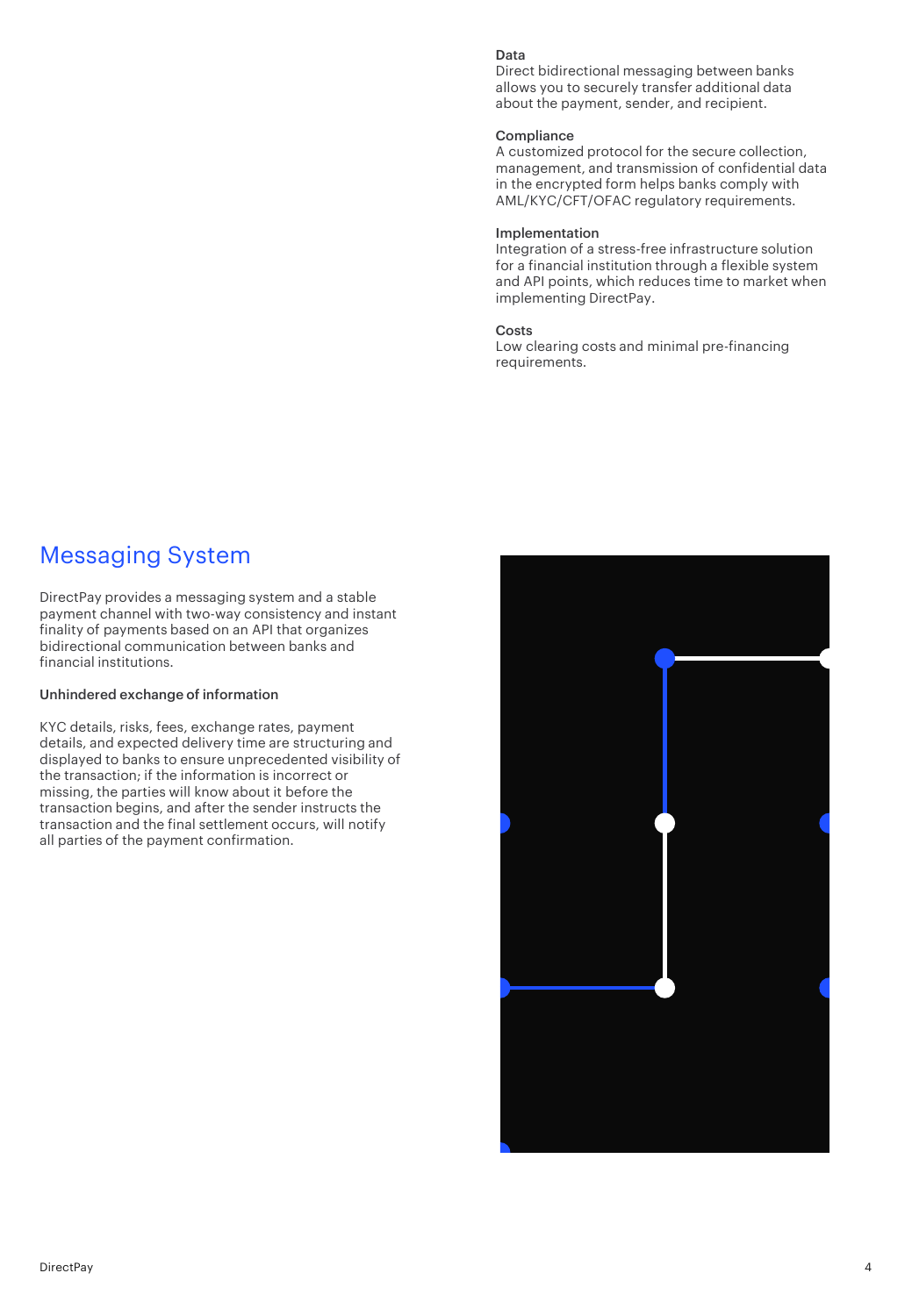## Financial **Efficiency**

#### Reducing transaction costs

Efficient bidirectional messaging helps banks reduce operating costs for processing international payments by two times by reducing the time for resolving disputes, end-to-end transparency, and automation of processes.

#### Reduce payment processing costs

Straight-Through Processing (STP) allows banks to reduce erroneous transactions by up to 1% through preprocessing payments, thereby reducing the cost of "pay-for-an-error."

A significant reduction in costs occurs due to simultaneous clearing and settlement, and the cost for making a payment through DirectPay is negotiated in advance under the volume of transactions.

All payments between DirectPay members are effecting directly from account to account without expenses for correspondent services; Participants can set their fees for processing payments at the local level from Bank A to Bank B in the recipient's country.

#### Reduce other costs

The costs of approval and reconciliation are reducing due to instant confirmation and complete visibility. Overall costs are reduced due to low regulatory compliance costs, liquidity costs, reduced fees, and minimization of other risks.



63%

### Up to 63% reduction in transaction cost

With a comprehensive DirectPay solution, banks and financial institutions can reduce up to 63% of the cost spent on international payments. By reducing costs and speeding payments, the solution helps banks and financial institutions increase services' margins and improve the user experience.